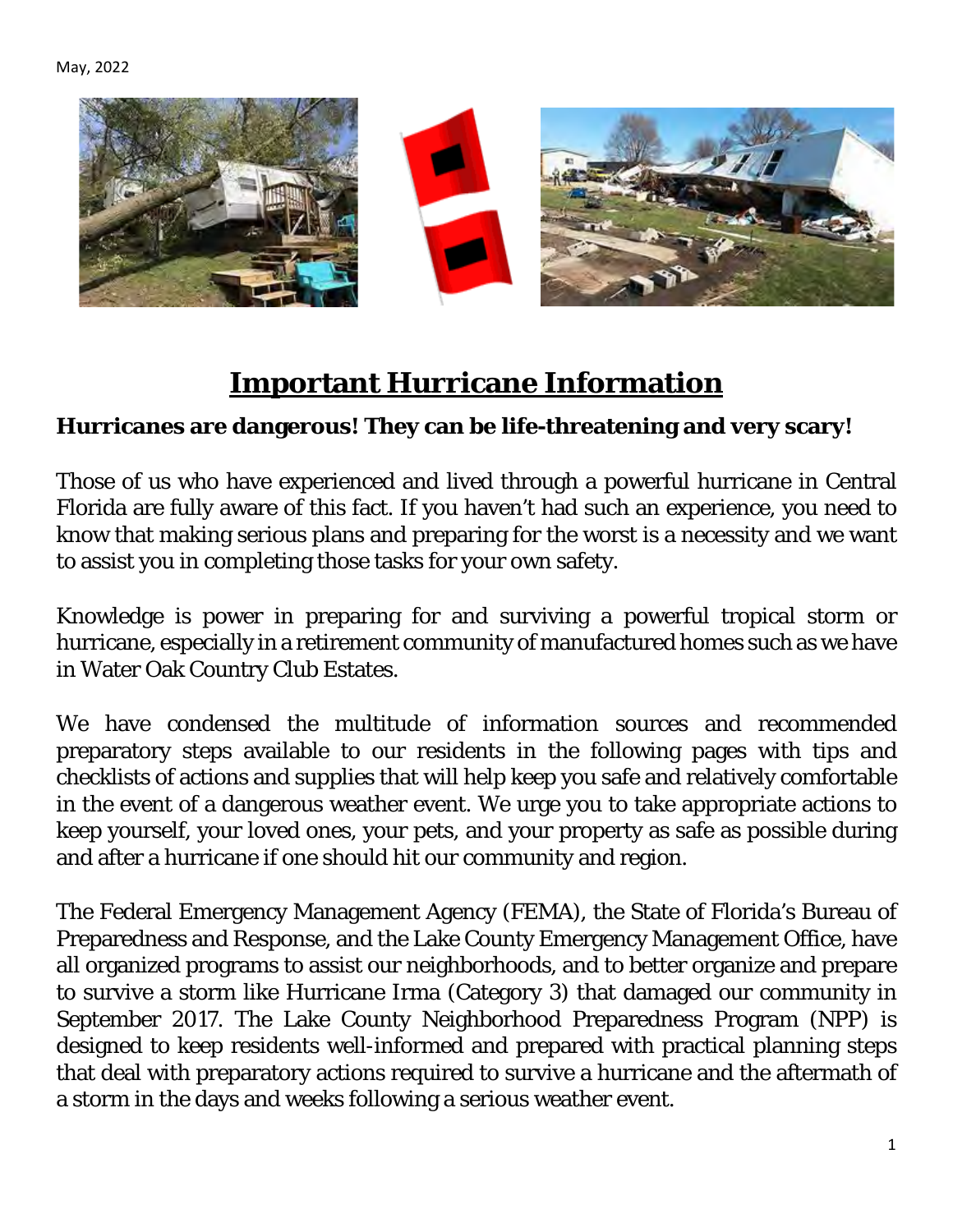#### **CONTENTS BY LINK**

[Introduction](#page-0-0) [Smart 911](#page-2-0) [Your Personal Plan for a Weather Emergency](#page-3-0) [Keep Informed/Water Oak "Robo" Calls](#page-6-0) [Alert Lake](#page-6-1)  [Basic Storm Technology](#page-8-0) Snowbirds [and Part-Time Residents](#page-10-0) **[Power Outages](#page-10-1)** [Water and Food Prep](#page-11-0) [Disaster Supply Kit/COVID-19 Personal Hygiene Items](#page-12-0) [Maintain Storm Drains](#page-13-0) [Evacuation Florida511 Lake County Shelters](#page-14-0) [Special Needs Residents](#page-19-0) [Recovery after](#page-20-0) Storm [Important Phone Numbers](#page-22-0)

For further information on Hurricane Preparation, follow this link to the on-line Lake County Hurricane Guide:

[www.lakecountyfl.gov/hurricane](about:blank)**\_**guide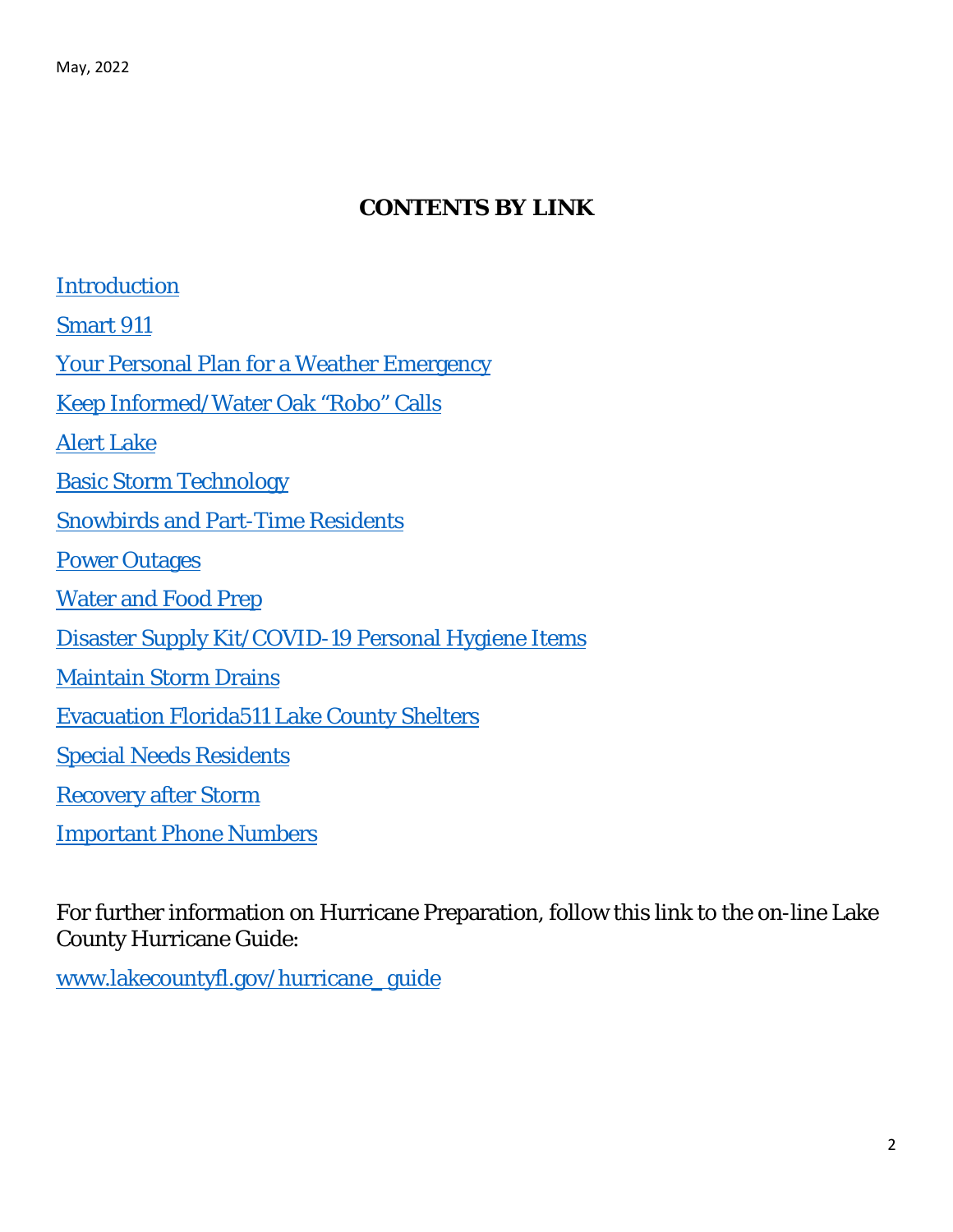# **Be Smart About Safety!**

# **Smart911**

**is a free 9-1-1 service**

**Available in Lake County**

<span id="page-2-0"></span>**Be Smart About Safety!**

**Smart 911**

**Is a free 9-1-1 service**

Available in Lake County



Sign up for Smart911 for free

## **Smart911.com**

No one plans to call 9-1-1, but now you can plan - ahead!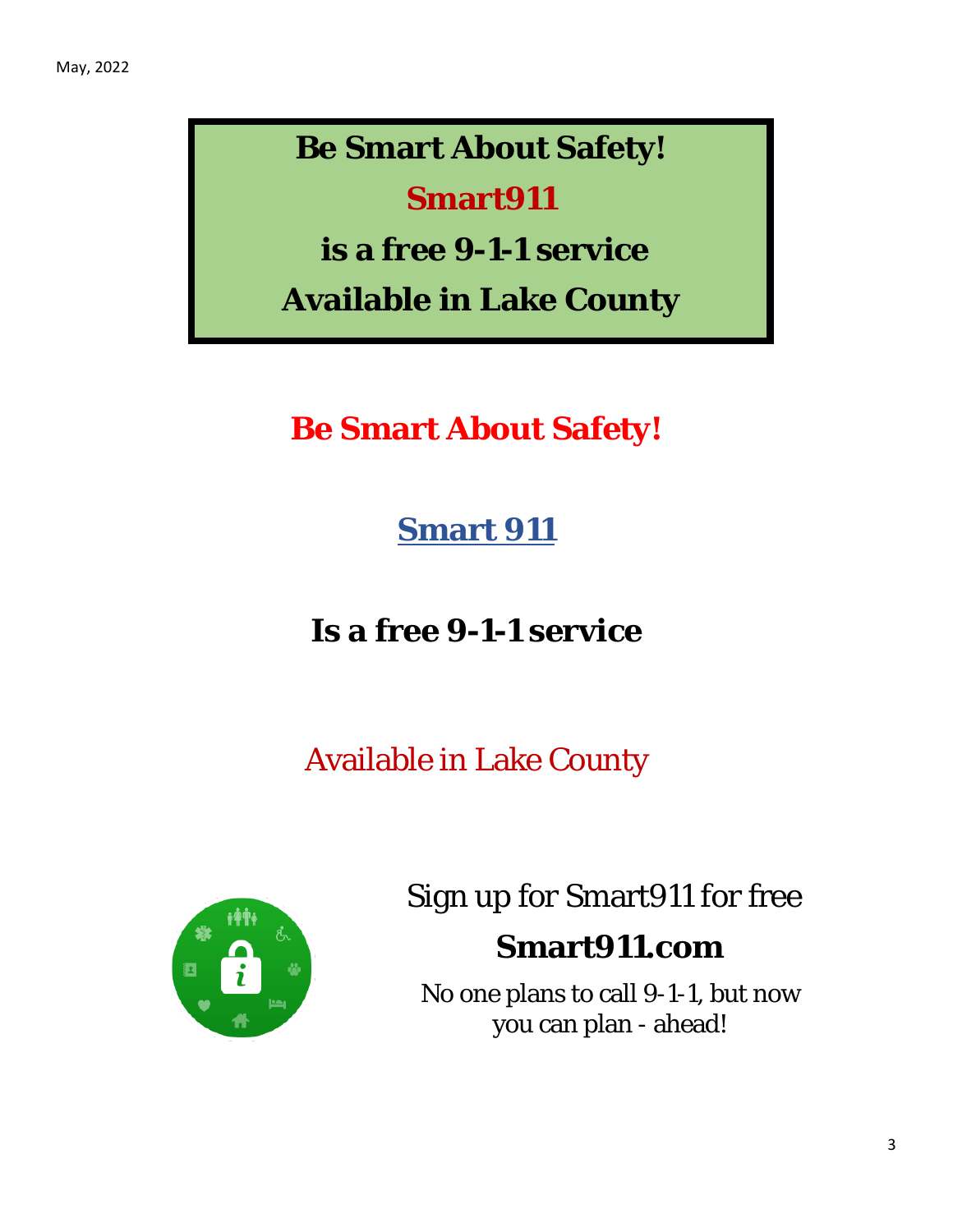Sign up for Smart911 where you can provide valuable information about yourself, family members, your home, pets and even vehicles that will be immediately available to 9-1-1 responders when you make an emergency call. For example, if someone in your home requires oxygen to breathe, or has a serious heart condition, or that you have two dogs and one cat in your home. You can also provide emergency contact phone numbers for members of your family and list your work address and telephone number.

These details can save valuable seconds or even minutes during an emergency. Add as much or as little to your profile as you want. It is up to you, and **your information is safe and secure, it will only be seen if you should ever have to call 9-1-1.** 

# **Your safety profile is free, private, and secure. Check out more information about Smart911 on Facebook at: Facebook.com/Smart911 Seconds save lives! Sign up today! MAKE A HURRICANE PLAN. Hurricane Plan**



<span id="page-3-0"></span>**Your Personal Plan for a Weather Emergency**

You need to assess your situation honestly and take appropriate steps to ensure your safety and those who live with you in your Water Oak household.

If you believe you are physically and mentally able to perform the tasks of preparing for a storm, and you have the capability to evacuate the area on your own or have arranged for reliable assistance from a family member or dear friend, please complete your preparations early and assist any of your neighbors.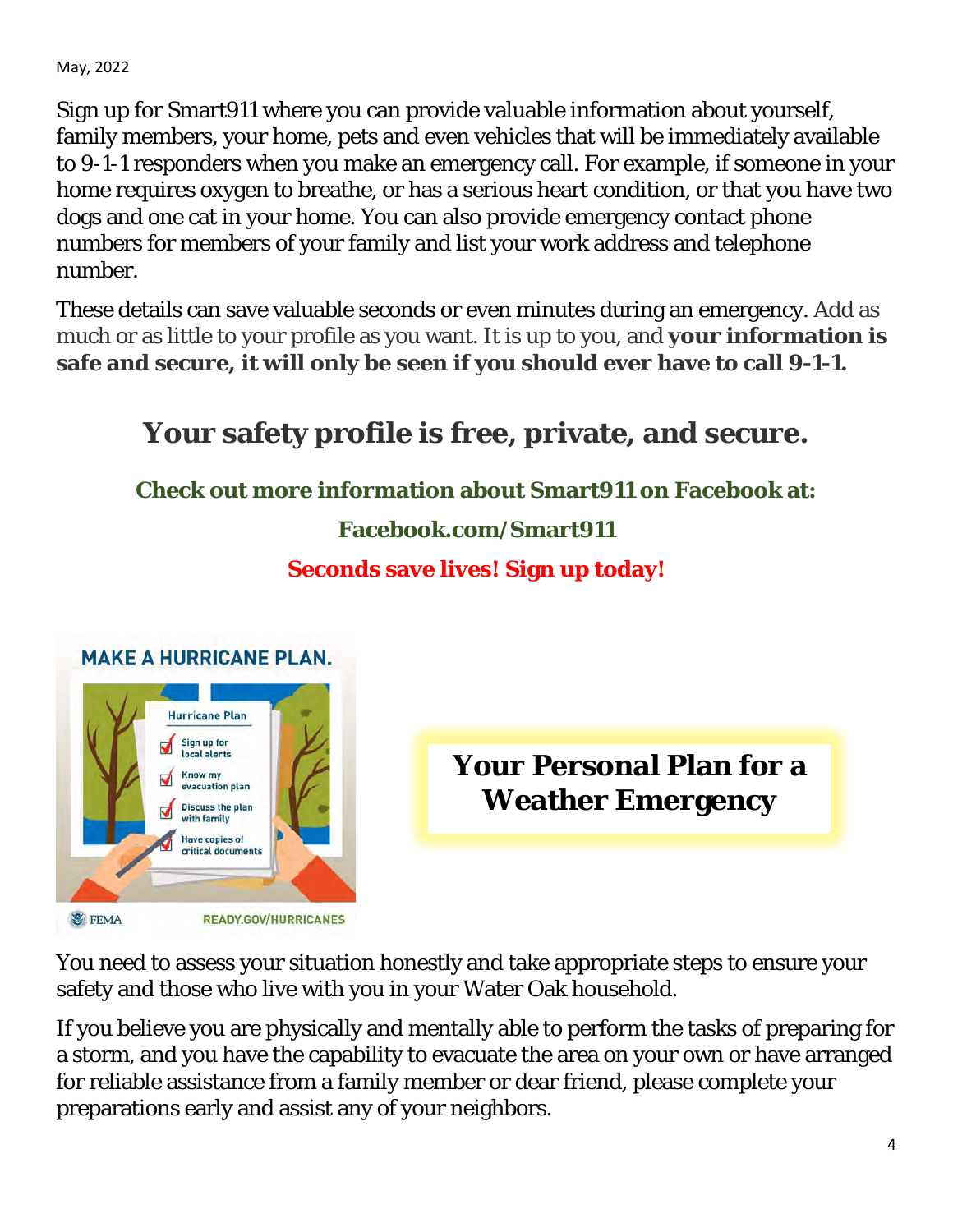However, if you determine you do require assistance, you need to seek guidance and help from family or friends and determine your secure evacuation site arrangements.

In general, most Tropical Storms (heavy rains, winds vary between 39-73 mph) and Category I and II Hurricanes (heavy rains, winds between 74-110 mph), can be survived in a mobile or manufactured home, **but**… you may still incur significant structural damage. You must be personally prepared with the appropriate supplies to deal with a loss of electricity and possible clean drinking water for a period of 3-5 days on average. Your home should be as secure as you can possibly make it with secure tie-downs and boarded windows. Tornadoes are always a threat in any tropical storm or hurricane and there is little you can do to mitigate the effects of a direct tornado hit in a mobile home. Therefore, you must account for these **VERY REAL RISKS!** If you are physically limited in any way, these risks may very well be asking too much of your body and mind. If your capabilities are limited due to physical or mental capacity, you should have firm plans to evacuate the area and the path of the storm with the assistance of family or friends. If the storm is severe enough for local county shelters to open, you **NEED** to make those arrangements with Lake County Emergency Management Office **NOW** and prepare your personal shelter kit with important papers, clothing, medications, family emergency telephone numbers, and comfort items to endure a stressful few days at an emergency shelter. If you have one or more pets, you need to make adequate preparations for them, too. You must take the initiative and **seek assistance long before** a storm threatens our area. Be sure to include whatever the current guidance given by the Center for Disease Control (CDC) on COVID-19 protections, including face masks, disposable gloves, personal hygiene habits including frequent handwashing and disinfectant cleaning, as well as abiding by social distancing (6 ft. apart) as much as possible.

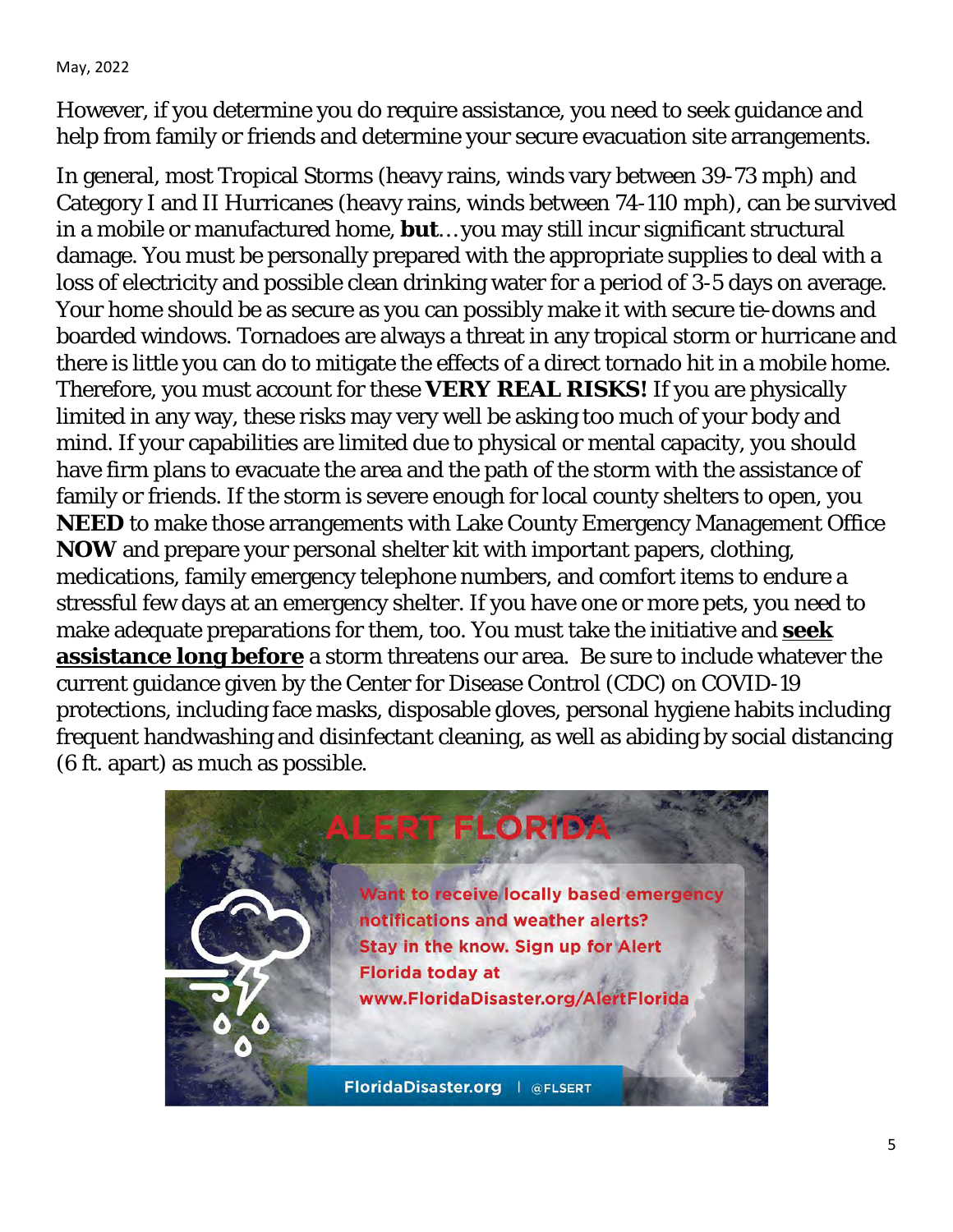

# **A. Keep Informed**

When a major storm threatens our area, staying advised of Weather (WX) reports and advisories from the National Weather Service (NWS) and Lake County Emergency Management Office is essential for your family's safety. Be sure to watch and listen to local and national news stations for the latest reports on the predicted path of the storm and the strength of the tropical storm or hurricane.

#### 1. **Local TV stations** include:

- ABC affiliate WFTV-TV channel 9
- CBS affiliate WKMG-TV channel 6
- NBC affiliate WESH-TV channel 2
- FOX-TV channel 35
- Central Florida News channel 13

#### 2. **Local Radio stations** include:

- WLBE 790AM
- -WVLG 640AM

Z88.3FM is the local entry point for Emergency Alert Stations (EAS)

#### 3. **Local Newspapers** include:

| The Villages Daily Sun | <b>Lake Sentinel</b> | The Daily Commercial |
|------------------------|----------------------|----------------------|
|------------------------|----------------------|----------------------|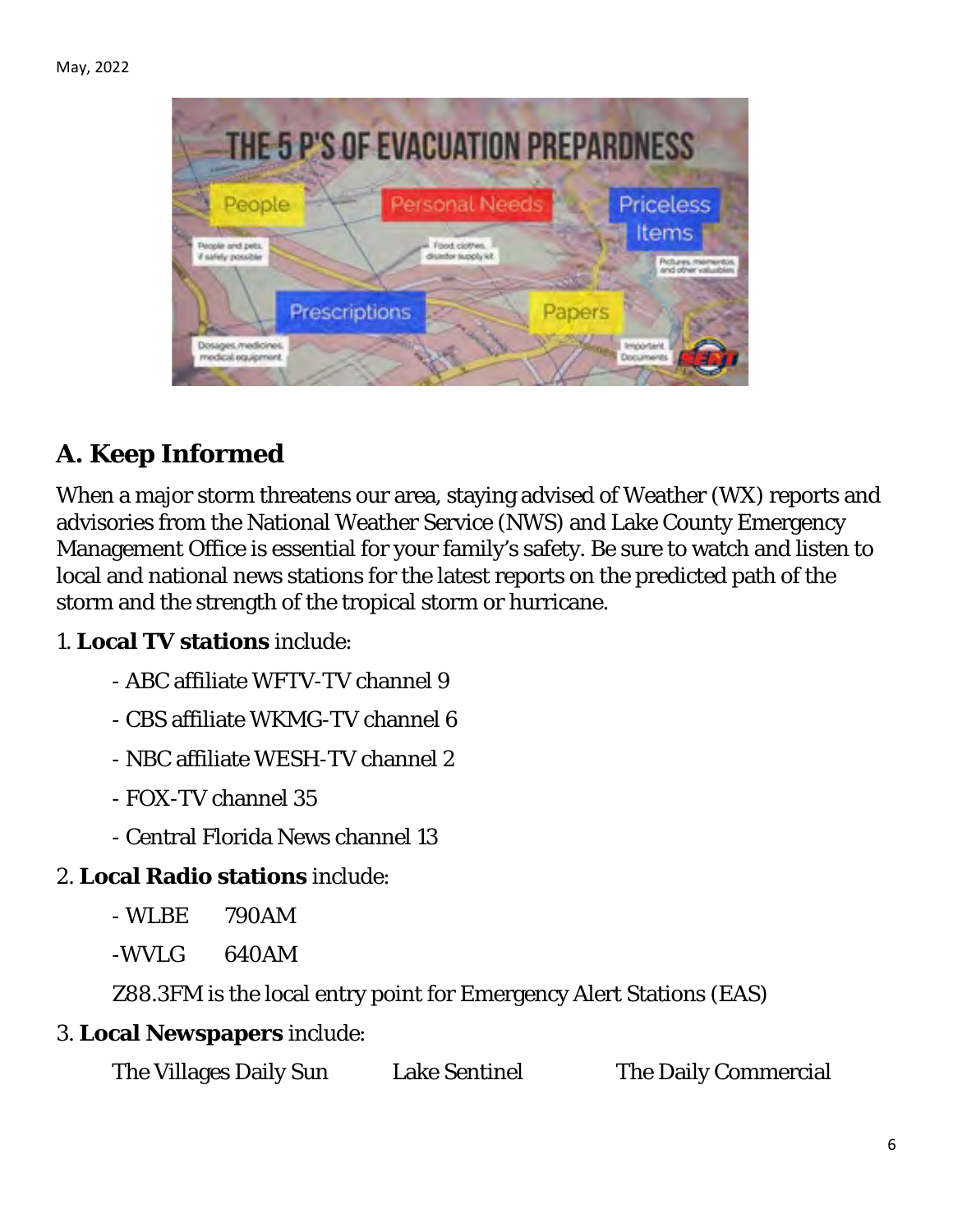#### 4. **Internet**

- Connect to the Weather Channel for the latest news on any threatening storm

#### 5. Having a battery operated, tone-alert **NOAA Weather Radio** in your home is like



having **your own personal storm or tornado siren** – only it will alert you of all these impending dangers. In every Lake County home, a NOAA Weather Radio should be as common as a smoke detector. A weather radio broadcasts National Weather Service warning, watches, forecasts, and other non-weather-related hazard information 24 hours a day.

» [An All-Hazards Warning System Brochure](about:blank)

<span id="page-6-1"></span>

#### 6. **Lake County Emergency Notification System**

First-time users can [Sign Up](about:blank#/signup) to register for immediate weather alert messages that will be delivered to your cell phone or email account. Successful registration requires you to enter a valid email address and *username that will be case sensitive*.

Returning users can view and update their contact information and preferences by clicking the [Login](about:blank#/login) button and entering their username and password.

When the County issues a notification about a potential safety hazard or weather alert, you will receive a message on the voice or text communication methods that you registered. Alerts expire and are removed after 24 hours.

#### <span id="page-6-0"></span>7. **Emergency Emails** and **Robo Calls** from:

 - Water Oak Sun Management will send out email blasts to all Water Oak residents with an email registered in their resident data base. In addition, the Water Oak Manager will send out "robo calls" on your telephone/cell phone with the latest emergency information we have available from the National Weather Service (NWS) and Lake County Emergency Operations Center.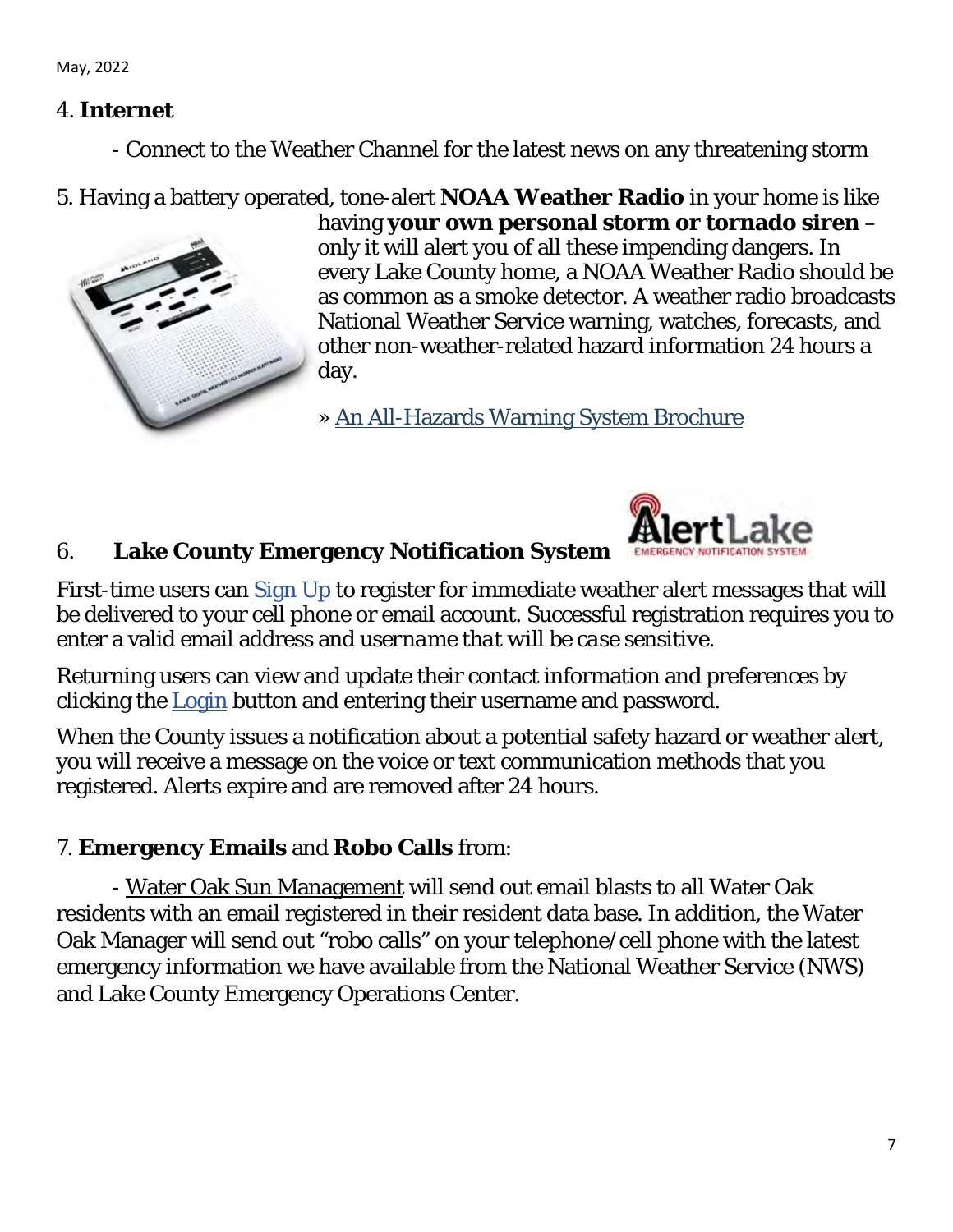

9. The Mission of the National Weather Center is to save lives, mitigate property loss and improve economic efficiency by issuing the best watches, warnings, forecasts, and analyses of hazardous tropical weather, and by increasing understanding of these hazards. NHC is part of NCEP - [National Centers for Environmental Prediction.](about:blank) NCEP delivers science-based environmental predictions to the Nation and the global community. They collaborate with partners and customers to produce reliable, timely, and accurate analyses, guidance, forecasts, and warnings for the protection of life and property and the enhancement of the national economy. Check out their website at: [https://www.nhc.noaa.gov/mission.shtml.](about:blank) You can also get a free app to the National Weather Center on your cell phone.

10. Please be aware of and abide by the Center for Disease Control (CDC) current guidance and Florida Heath Department's guidance on suggestions to protect against the continuing health effects caused by COVID-19.

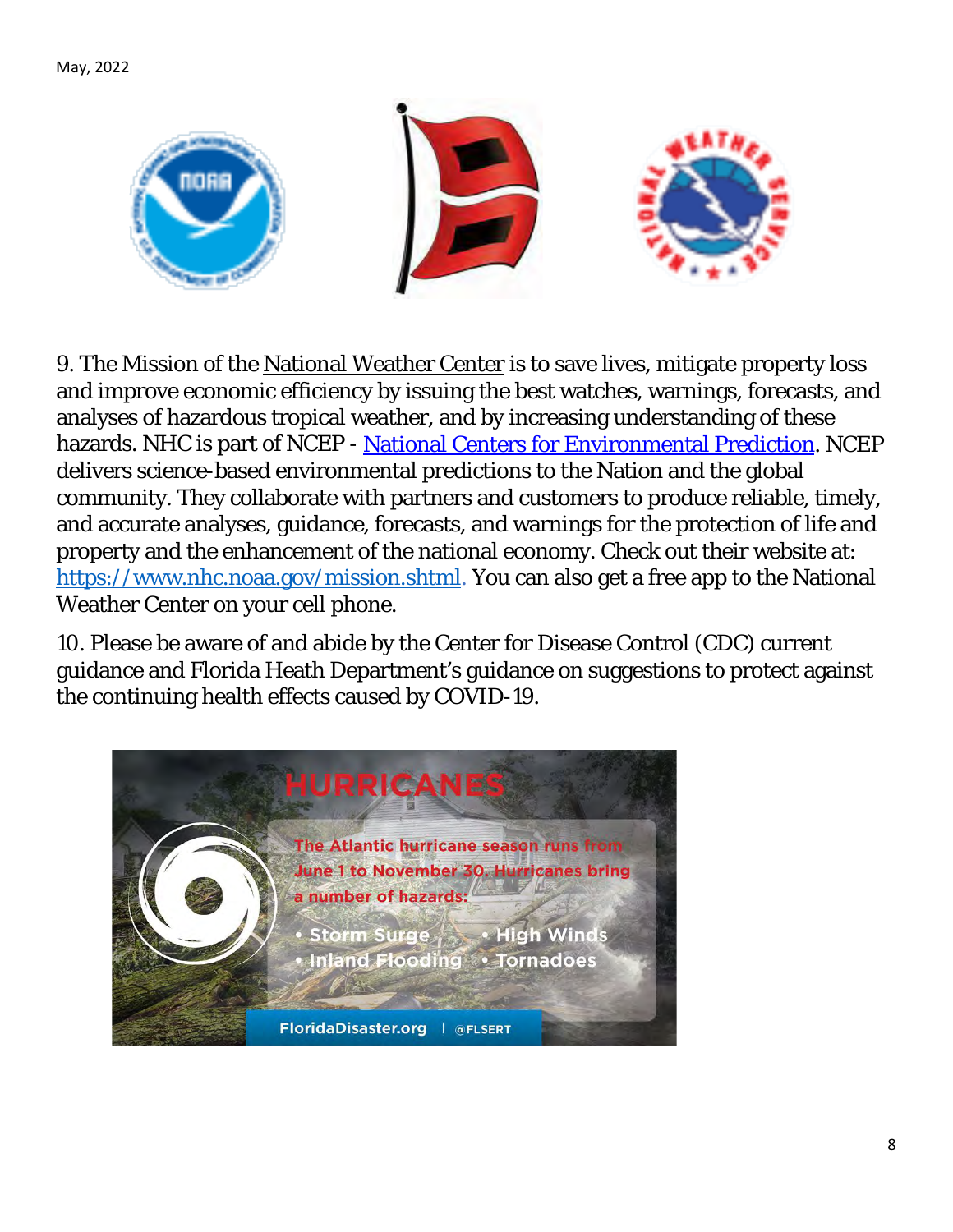## <span id="page-8-0"></span>**B. Know Basic Storm Terminology**

- **Tropical Depressions** are cyclones with winds of 38 mph.
- **Tropical Storms** vary with wind speeds from 39-73 mph.
- **Hurricanes** have winds of 74mph and greater.

 **Category 1 Hurricane:** Winds ranging from 74 to 95 mph and can be expected to produce some minor damage to property; with short-term power outages due to snapped power lines and downed trees. Local emergency officials may recommend evacuation for residents in mobile or manufactured homes.

 **Category 2 Hurricane:** Winds range from 96 to 110 mph and can be expected to produce extensive property damage especially significant structural damage to mobile or manufactured homes. Greater wind velocities mean that debris poses a greater threat to humans and animals; significant structural damage to mobile homes, with extensive power outages ranging from a few days to a few weeks are common, and residents are encouraged to stock up on potable water as filtration systems also fail during this time. Local emergency officials may recommend evacuation for residents in mobile or manufactured homes.

 **Category 3 Hurricane:** Winds ranging from 111 to 130 mph cause significant damage to property, humans, and animals. Mobile/manufactured homes and poorly constructed frame homes are often destroyed, and even well-built frame homes commonly sustain major damage. **The decision to evacuate out of the path of the hurricane must be considered very seriously.** Residents with significant medical concerns need to strongly consider evacuation to a special needs shelter, hospital or nursing home that is an established evacuation ready location. Local emergency officials may call for **mandatory evacuation** for residents in mobile or manufactured homes.

 **Category 4 Hurricane:** Winds range from 131 to 155 mph and can cause **catastrophic damage to property, humans, and animals.** Category 4 hurricanes often include long-term power outages and water shortages lasting from a few weeks to a few months, so again, it is important for any remaining residents to have a significant nonperishable food and water supply on-hand. If a Category 4 hurricane is forecasted to hit our area, local officials may issue a **mandatory evacuation**, especially for those of us living in a manufactured or mobile home.

 **Category 5 Hurricane:** Winds at or greater than 155 mph cause catastrophic damage to property, humans, and animals (read: you should be nowhere near this storm!). **Complete or almost-complete destruction of mobile homes**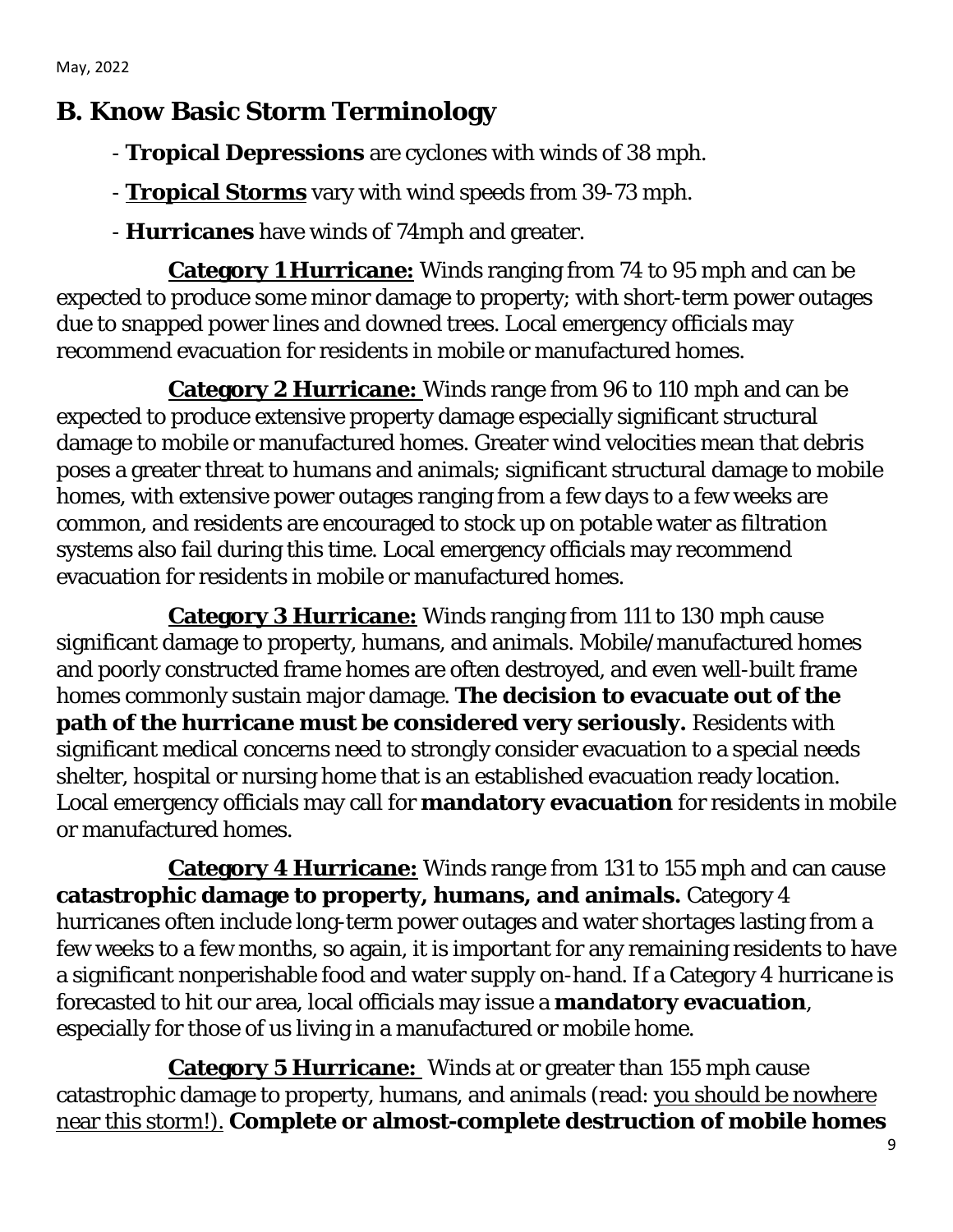is expected, and nearly all trees in the area will be snapped or uprooted. Power outages can last for weeks and possibly months. Long-term water shortages should be expected as well, and most of the area will be uninhabitable for weeks or months. A Category 5 hurricane will always involve a **mandatory evacuation order**.

 **Tropical Storm Watch:** Tropical Storm conditions are **possible** in our area. Watches are issued within 48 hours in advance of the anticipated onset of tropical force winds (up to 38 mph).

 **Hurricane Watch** means conditions are **anticipated** within 48 hours with winds at tropical strength initially but increasing to intermittent Hurricane strength soon thereafter.

 **Tropical Storm Warning**: Tropical Storm conditions are **expected** in our area.

 **Hurricane Warning**: Hurricane conditions are **expected** in the area. Warnings are issued 36 hours in advance of tropical storm force winds but increasing soon thereafter to hurricane force winds.

 **Extreme Wind Warning/Advisory** means that extreme **sustained winds of 115 mph or greater** are expected to begin **within an hour**, immediately take shelter in the interior portion of a well-built structure.

## **C**. **Securing your home**

Know how to secure your home in the event of damaging winds, heavy rain bands and possible flooding.

- Cover all windows with shutters or wood, if possible. Know that tape can prevent glass from shattering everywhere, but it does not prevent the window from breaking.
- If possible, secure straps or clips to fasten your roof or overhang to the structure of your home.
- Make sure all trees and shrubs are trimmed and **clear rain gutters completely** so water can flow freely to the ground.
- Reinforce garage doors.
- Bring in all outdoor furniture, garbage cans, small planters, decorations, and anything else that is not tied down.
- If winds become strong, stay away from windows and doors, and secure and brace internal doors.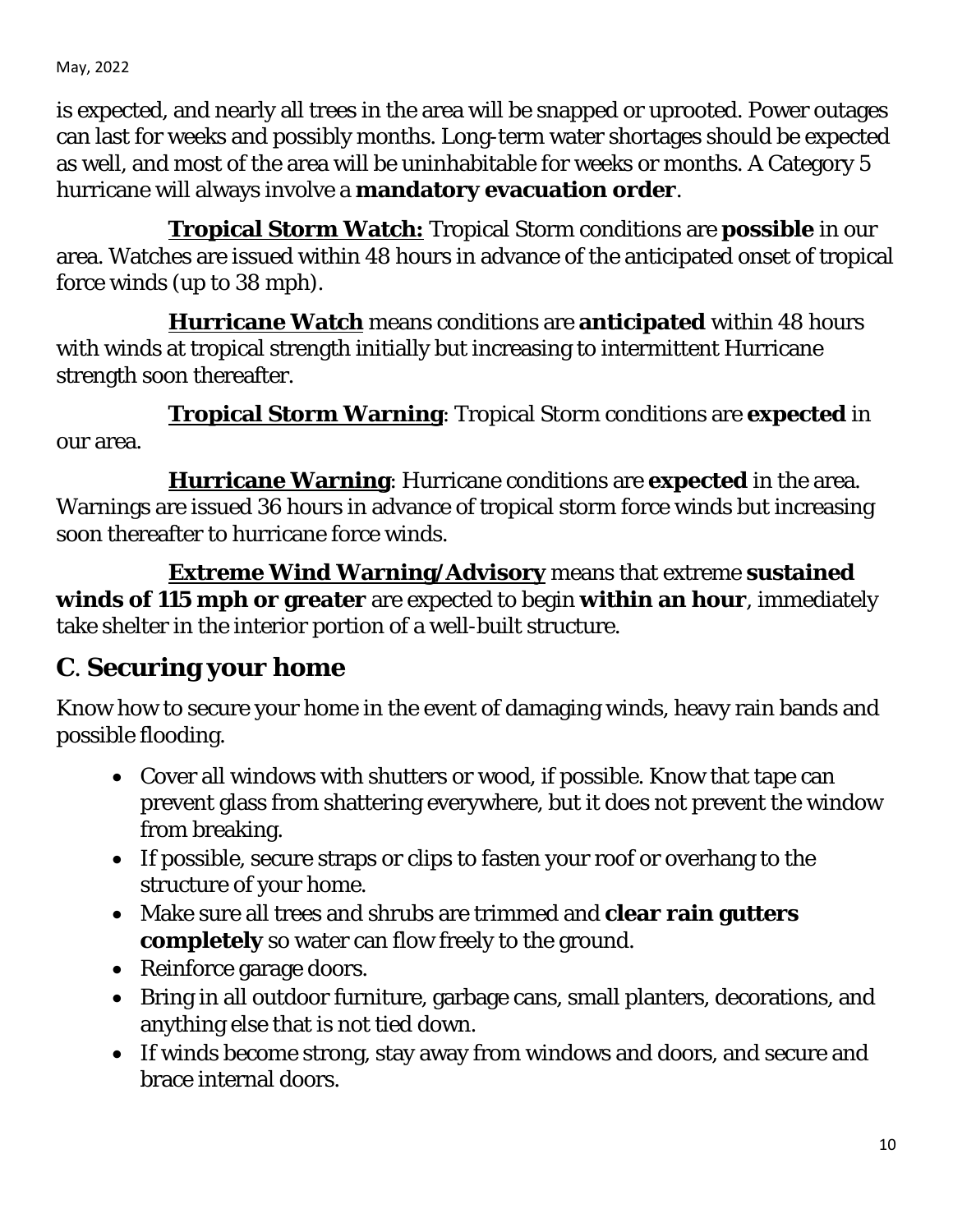#### <span id="page-10-0"></span>1. **Snowbirds, Part-time Residents**

Even though official Hurricane season is from June 1st thru the end of November, several strong storms and hurricanes have formed and come ashore before and after the official dates. Therefore, **part-time residents and snowbirds cannot ignore both hurricane preparedness** and taking action to secure their property from the ravages of a strong hurricane, even when you are hundreds of miles away.

Primary home owners who may be gone for 4-6 months of the year still need to **take responsibility** for the safety of their property and the safety of any temporary renters or vacationing family members who may be here during the prime timeframe for tropical storms and hurricanes.

**The owner is obligated to fully inform** anyone living in their Water Oak home for a temporary period, about the dangers and necessary safety requirements should a hurricane arrive while they are in Lady Lake.

Temporary residents need to know basics of how to prepare your home, pets, and themselves in the event of a tropical storm.

If your home will be **completely vacant** when a storm may hit, it is likewise **your responsibility** to ask a good friend, neighbor, or contracted real estate agent to ensure your home has been thoroughly checked, inside and out, to withstand high winds and heavy rainstorms. This would include, but not be limited to: 1) tightly secure all items outside the home or bring them inside to prevent them from becoming a very deadly flying object that could cause significant damage to other homes or people; 2) ensure the gas and water lines are shut down from the incoming pipes to your house; 3) arrange for debris removal after the storm, as well as, 4) a full assessment of any storm damage to your home, and promptly advise you and arrange to meet an insurance agent to fully inspect all damages.

#### <span id="page-10-1"></span> **2. Power Outages**

 In the event a storm should leave you without electrical power, there are a things few things you need to consider and help you be ready and stay safe in addition to your normal hurricane preparedness.

**3. Gas**: Make sure your **gas tank is full far in advance** of an approaching storm. Most people wait until the last minute, rush to get gas for cars and generators, and subsequently gas stations can run out early. You could wait in a long line at a gas station for hours, only to be told the station has completely run out of gas.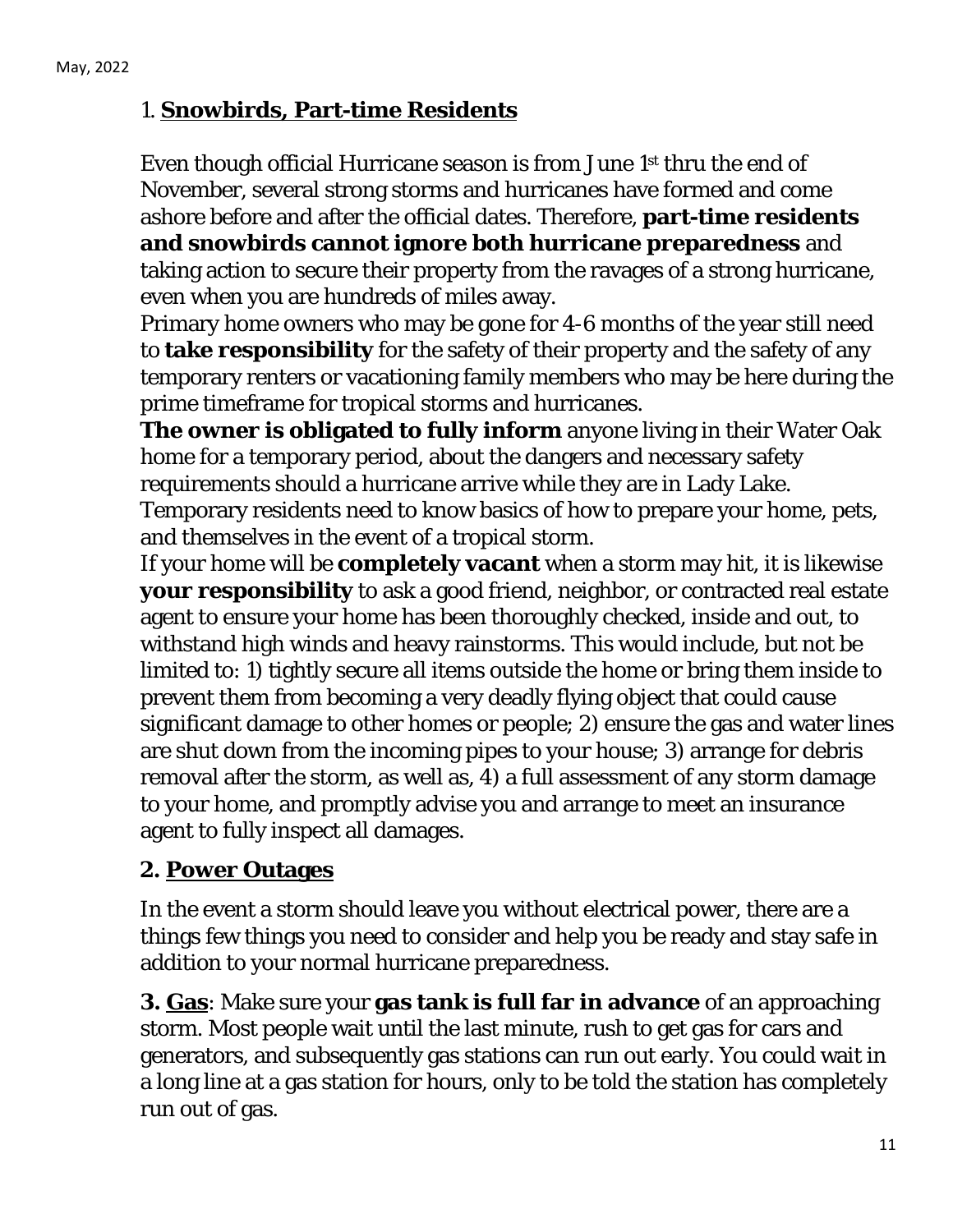**4. ATMs**: Have extra **cash on hand** in the event no ATMs in our area are accessible and working after a storm has passed; credit cards may not be accepted due to a power outage or lack of electricity.

**5. Cell Phones and Golf Carts**: Charge your cell phones and golf carts and limit their use after power is out.

**6.** A/C: Losing air conditioning can be the most uncomfortable side effect of losing power during a storm. Try to prevent as much light from entering and warming your house by covering up windows on the inside. If you have battery operated fans, do not run them unless you are in the room. Fans create a difference in perceived temperature but do not cool the room; instead, they create a cooling effect by dispersing the heat off your skin. Fans can add heat to a room just by running when no one is in the room.

**7. Generators**: Determine the size of a generator that will fulfill your basic needs and use them sparingly. Gas and/or propane generators are always a good idea to have on-hand during any type of threatening weather that could cause us to lose power. The time to figure out what type of generator and the wattage you need or desire, is now, depending on what household items you want to maintain power for such as your refrigerator, freezer, or air conditioner. Plus, if you have a friend or neighbor who is an electrician or knowledgeable about generators, ask them for assistance. **Gas generators can be a dangerous hazard!** Always provide full ventilation when running a generator. **NEVER** operate a generator indoors! Resultant carbon monoxide poisoning can be a silent, odorless killer!

<span id="page-11-0"></span>**8. Water**: In Water Oak, our water comes from underground wells which require generator power to pump it to the surface. Local Sun Management fully tests and maintains the back-up water generator once per quarter and immediately before a storm to ensure all parts are operational in the event of a loss of electricity which usually pumps water for daily use as well as providing sewerage operations. I**t is imperative that residents take precautions in order to have clean water to drink**, use for minimal cooking, sanitary purposes, and to flush toilets without overwhelming the minimal sewerage operation. All residents should prepare for a loss of clean water by storing commercial water bottles, filling large containers clearly marked for drinking or cleaning, and filling bathtubs or other containers to flush toilets. Large water bladders are available at most hardware stores at reasonable prices for use in an emergency.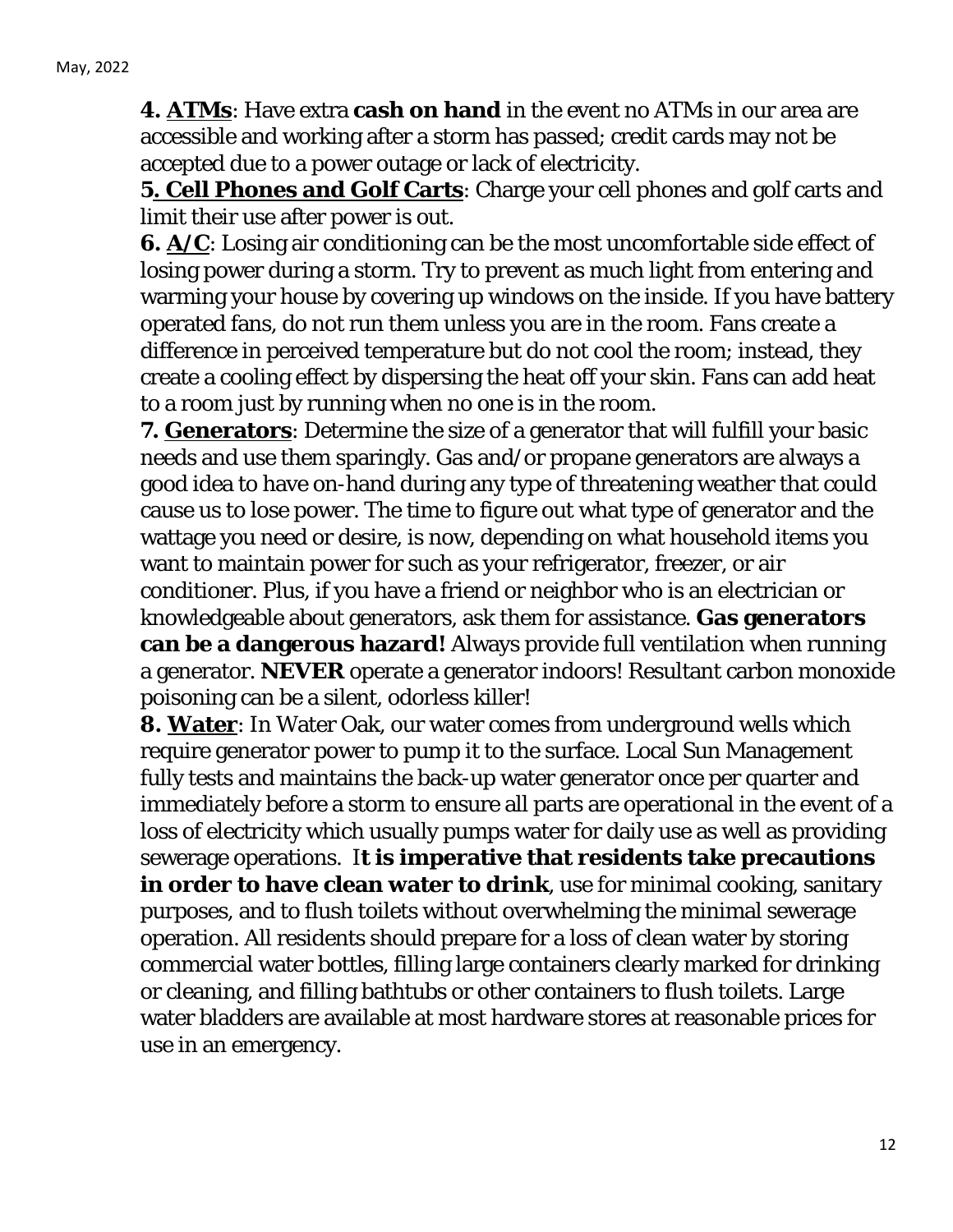**9. Food:** Turn your fridge temperature down and/or freeze any food or drinking water that can be frozen if you expect a power outage. Have a cooler or two with ice packs prepared to cool drinks and snacks after power has been out for more than 4 hours. Remember to store non-perishable, canned foods for an emergency that could last for 3-5 days. Include various snacks that do not require refrigeration. Please be careful to use perishable food items or frozen meats early on after the power has gone out and before they thaw and may become a hazard if eaten. BBQ pits can be used to cook these items and neighbors can share these food items before they are no longer safe to eat. Ensure you have an ample supply of charcoal and fuel (propane or small gas containers but avoid large container storage of highly inflammable fuel that can be very heavy to carry or move) and be sure to share with your neighbors so supplies will last, including food items that can be consumed before they are unsafe to eat.

<span id="page-12-0"></span>**10. A Disaster Supply Kit** will help you and the members of your household to cope with a very uncomfortable situation in the aftermath of a hurricane, especially if we will experience a lack of electricity and fresh, clean water. You should prepare by stocking:

- One gallon of water daily per person and pets for five days
- Enough non-perishable food for the household for at least 5 days
- A non-electric can opener; cooking tools and fuel; paper plates and towels; and plastic utensils and cups

Toiletries, such as toothpaste and brush; deodorant and soap; shaving equipment; personal hygiene supplies; shampoo; wash cloth and towels; hand sanitizers; special dietary considerations and incontinence pads, and toilet paper

- Garbage bags, resealable plastic bags and tarps to cover damaged areas
- At least a two-week supply of prescription drugs for all inhabitants of your household, as well as a typical first-aid kit with bandages, antibiotic cream, headache medicines and antacids
- Be sure to have an ample supply of hand sanitizer to avoid common contaminants on various surfaces you may need to handle
- Blankets, pillows, extra clothing
- Battery-powered NOAA weather radio and flashlight, with extra batteries
- A waterproof container with extra cash and important documents, such as your will, insurance records, medical records, bank account, Sun Prospectus, Social Security cards, lists of all credit cards and contact numbers, and a list of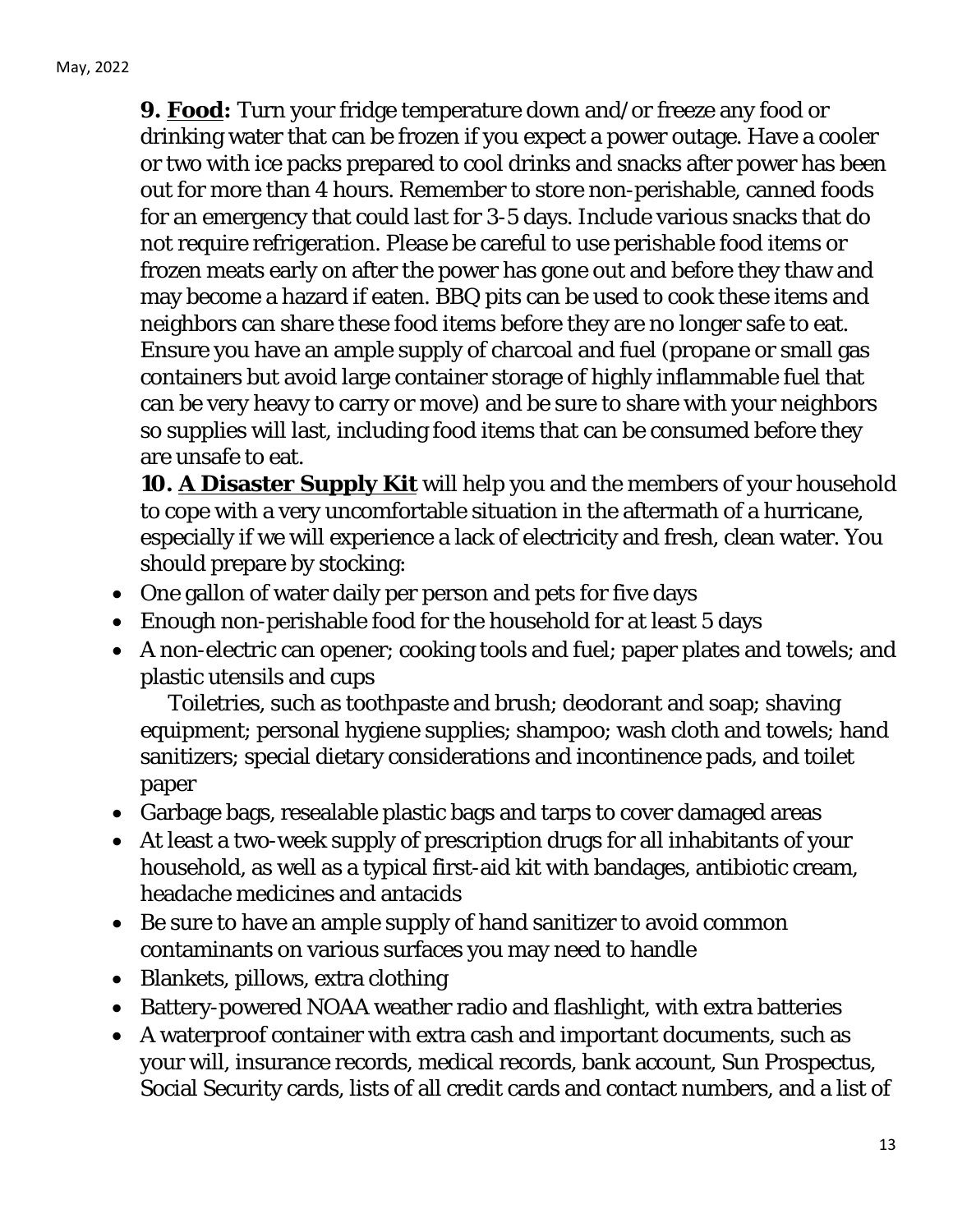personal emergency numbers including family and close friends, doctors, pharmacy numbers

- A camera to document damages for insurance claims
- Rain gear and hard-sole shoes
- Cleaning supplies and equipment
- Pet supplies including food, water, and medicines
- COVID-19 Face masks, disinfectants





#### <span id="page-13-0"></span>**11. Maintain clean storm drains to avoid flooding**

Storm drains are designed to channel excess precipitation, in the form of runoff, away from the road and into the stormwater system. Blocked storm drains cannot remove enough water from the roadway, causing localized flooding. Leaves and grass clippings in stormwater runoff can also increase nutrient loading, which negatively impacts water quality in lakes and streams. Pet waste, antifreeze and oil all have the potential to be discharged to waterbodies when it rains.

Residents are asked to remember the slogan "Only rain down the storm drain" and follow these tips from Sun Management, Lake County, and the St. Johns River Water Management District to help maintain clear storm drains.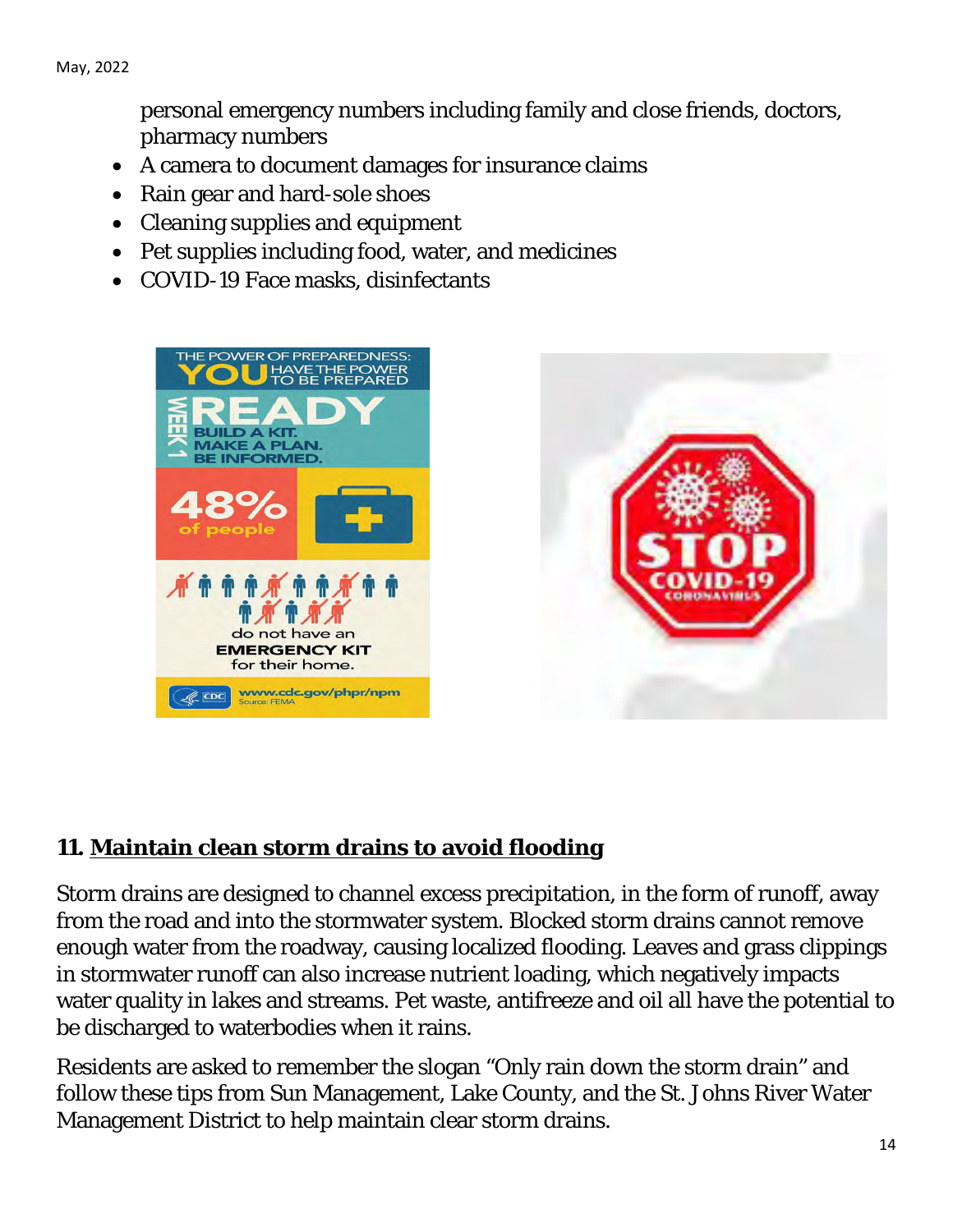- Keep debris out of storm drains and ditches; prevent leaves and grass clippings from entering. the road and storm drain by blowing them back on the grass or bagging them.
- Clean out gutters and extend downspouts at least four feet from structures.
- Build up the ground around the home to promote drainage away from the foundation.
- Dispose of motor oil, paints, solvents, and other chemicals properly; never dump them!
- Choose appropriate ground covers and include vegetated buffers in your landscape plan.
- Report clogged ditches to Sun Management Administration Office, 352-753- 3000.

## <span id="page-14-0"></span>**12. Evacuation**



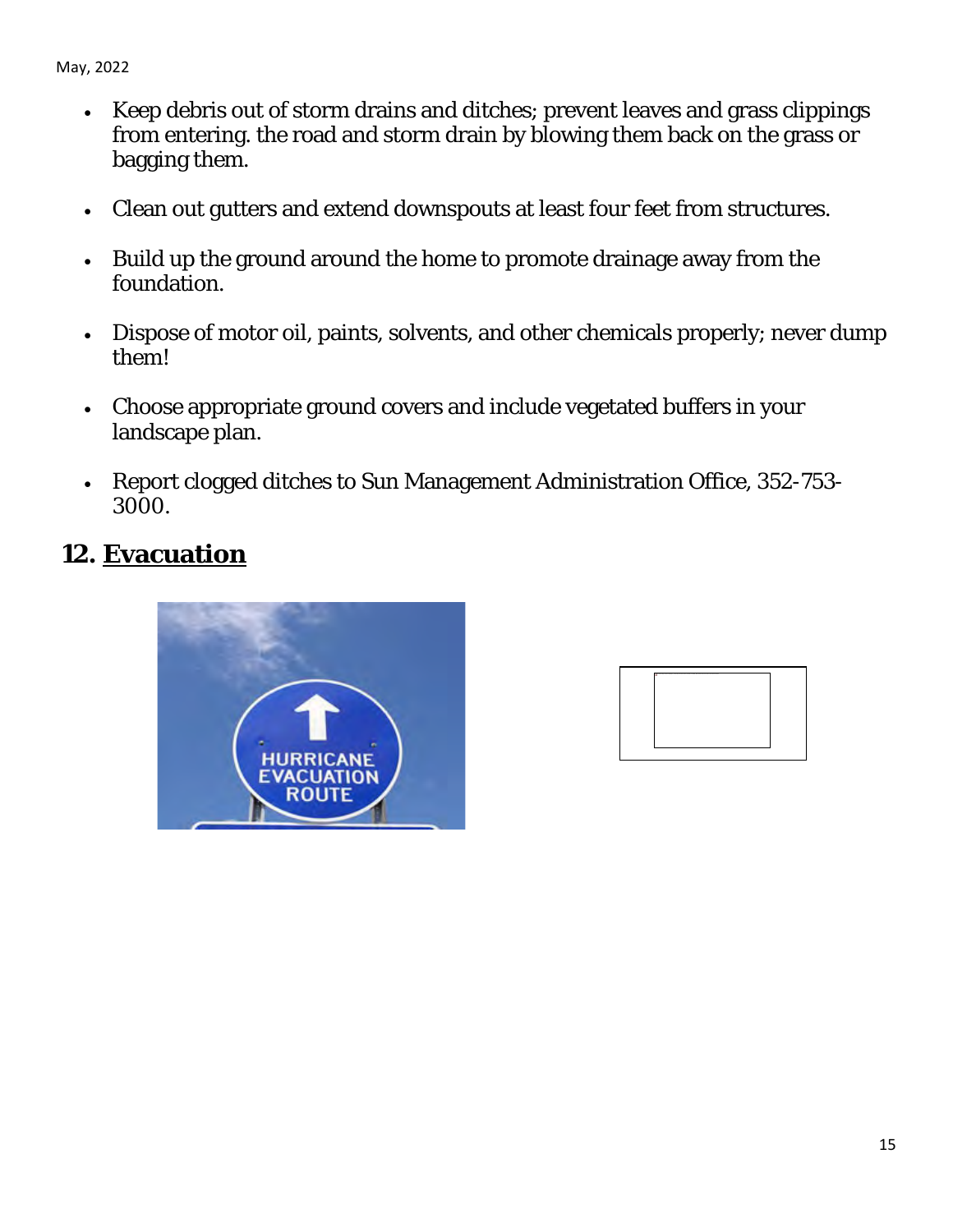

Florida 511 Traveler Information System, a service of the Florida Department of Transportation (FDOT), provides real-time traffic and travel information on interstates, highways, toll roads, and major roadways throughout Florida. This free service gives motorists information about construction and congestion, crashes, important alerts, emergencies, evacuation route updates, and more. Prepare now, before severe weather strikes. Visit **FL511.com** for interactive roadway maps showing traffic congestion and crashes, travel times, and traffic camera views. Sign up for "My Florida 511" account at **FL511.com** to create custom routes and register for email, text, or phone alerts.

Lake County residents who live in manufactured homes or low-lying areas should prepare themselves for potential evacuations during the 2019 hurricane season. Based on information from the National Hurricane Center, officials in the Lake County Emergency Operations Center could issue an evacuation order for residents of manufactured homes and low-lying areas within 36 hours before a hurricane begins to impact the County.

Because of the destructive power and torrential rainfall of a hurricane, **residents in a manufactured home or low-lying area should never ignore a recommended evacuation order from Lake County officials**. While manufactured homes are a popular way of life in Florida, the 2010 U.S. Census data estimate there are nearly 850,000 mobile homes in the state, riding out a hurricane in a mobile home can be a fatal decision.

Manufactured homes are particularly vulnerable to hurricane-force winds. That is why emergency officials recommend manufactured home evacuation even for a less powerful storm, such as a Category 1 hurricane. Although some manufactured homes are built to withstand higher winds than that of a Category 1 hurricane, Lake County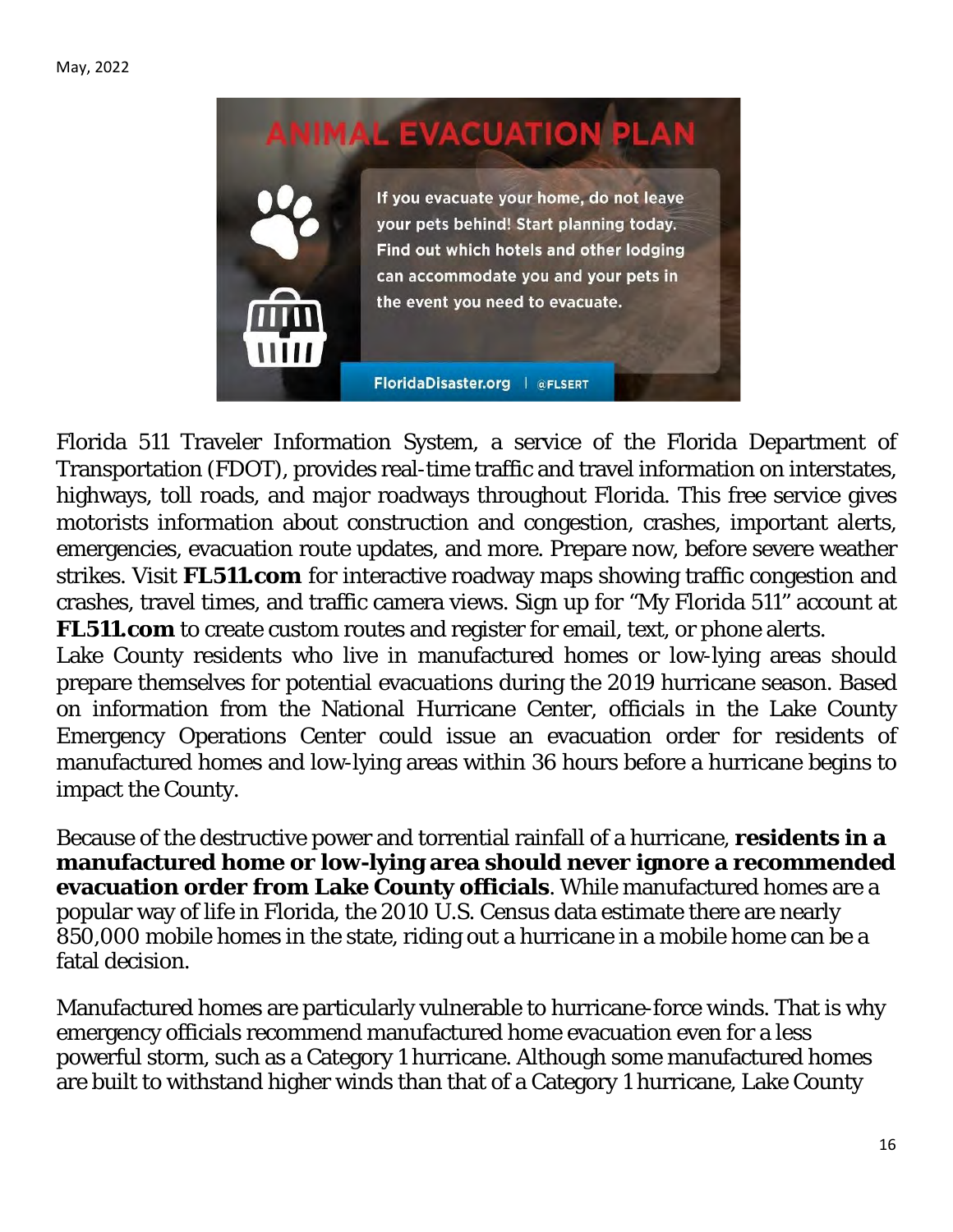Office of Emergency Management officials still believe these residents are safer in a site-built home or general risk shelter.

One of the few defenses a manufactured home has against high winds is proper tiedowns or anchors. Florida law requires all manufactured homes to be anchored. Faulty or unstable anchors can be a problem. A resident may be able to check the condition of the tie-downs, but it is best to hire a licensed mobile home installer or repair company.

While anchors prevent high winds from twisting or lifting the foundation of a manufacture home, they will not inhibit the wind from damaging the roof or walls.

Keep in mind when deciding if you should evacuate the area, stay at a county shelter, or remain in your home that emergency personnel are never dispatched during periods of winds more than 30 mph. Therefore, if you remain in your home and an emergency develops due to wind damage or you have a medical or fire emergency, your wait time for response by trained responders may very well be delayed for a considerable amount of time until weather conditions allow for a safe response.

For those who are strongly considering evacuating your home in favor of safer ground, you need to **plan far ahead to develop alternative contingency plans.** Hurricane paths can change direction suddenly and your evacuation route and ultimate location may need to change accordingly. If you plan on staying at a motel or other commercial location, you need to **ensure you have confirmed reservations. If you have pets, ensure the place you plan to stay allows pets on their premises.** Thousands of people may be evacuating and headed in the same direction, so you need to keep track of traffic congestion and use the **Florida 511 Traveler Information System** described above. Remember to have an **ample amount of cash** since power outages may preclude use of both ATMs and credit cards. Cell phone towers and power sources are often adversely affected by storms miles away from the path of a hurricane. Likewise, gas stations are likely to be without power along your planned route or you may encounter exceptionally long lines at an open gas station.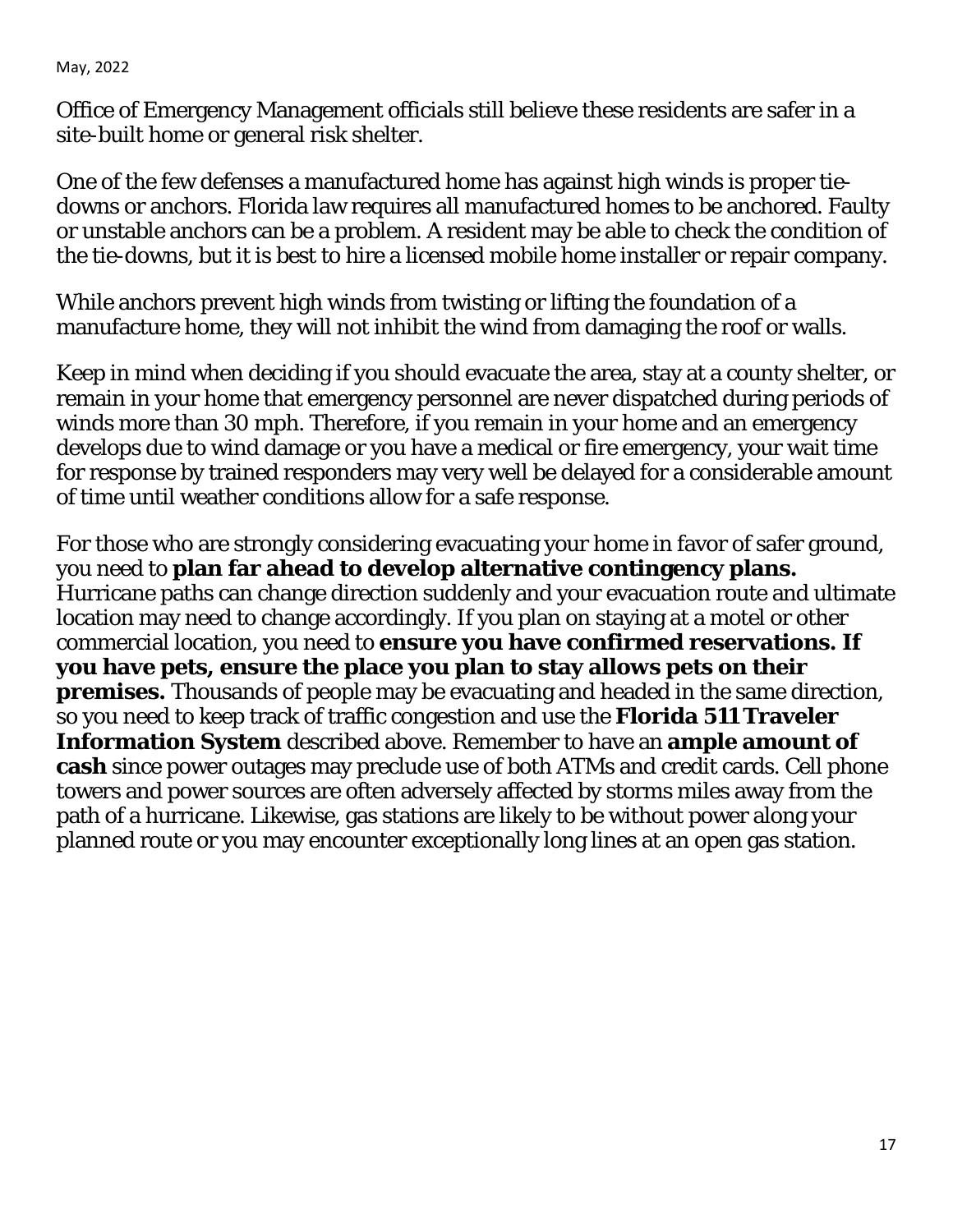

## **Where Lake County Shelters are Located**

Any Lake County resident who might need transportation assistance to a shelter during a hurricane should complete a Lake County Public Shelter Registry Form. The registry program helps Emergency Management staff to quickly identify and be ready for residents who may not have reliable transportation to a public shelter. For more information, please contact the Lake County Office of Emergency Management at 352-343-9420.

#### **SHELTER LOCATIONS:**

#### **Public Shelter**

- EAST RIDGE HIGH, 13322 Excalibur Road, Clermont
- EAST RIDGE MIDDLE, 13201 Excalibur Road, Clermont
- EUSTIS HIGH, 1300 E. Washington Ave., Eustis
- **LEESBURG HIGH, 1401 Yellow Jacket Way, Leesburg**
- **MOUNT DORA HIGH, 700 N. Highland St., Mt. Dora**
- **TAVARES HIGH, 603 N. New Hampshire Ave., Tavares**

#### **Public and Pet Friendly**

- MASCOTTE ELEMENTARY, 460 Midway Ave., Mascotte
- **ROUND LAKE ELEMENTARY, 31333 Round Lake Road, Mt. Dora**
- SPRING CREEK ELEMENTARY, 44440 Spring Creek Road, Paisley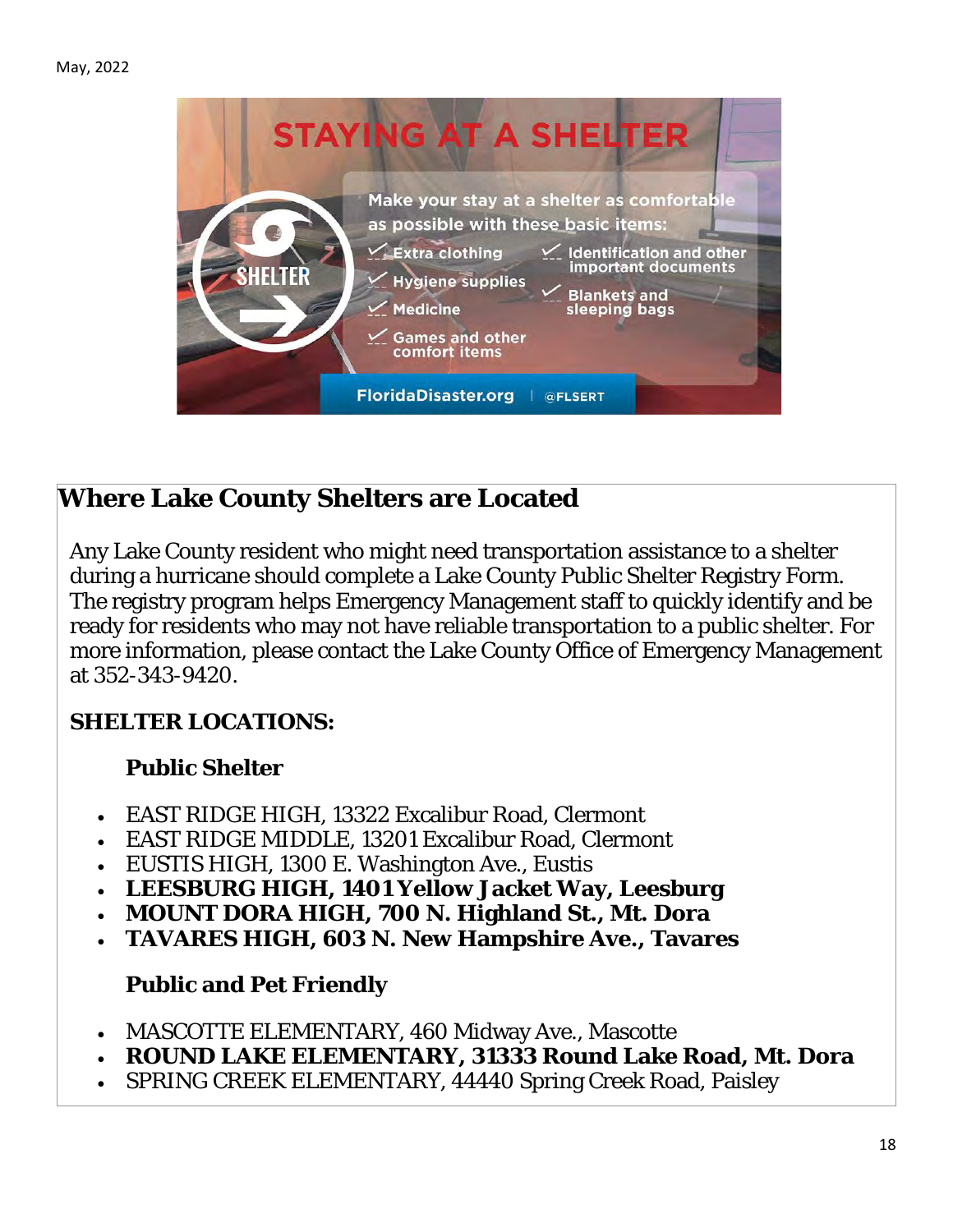#### • **TREADWAY ELEMENTARY,10619 Treadway School Road, Leesburg**

#### **Public and Pet Friendly and Special Needs**

- ASTATULA ELEMENTARY, 13925 Florida Ave., Astatula
- **LEESBURG ELEMENTARY, 2229 South St., Leesburg**
- LOST LAKE ELEMENTARY, 1901 Johns Lake Road, Clermont
- UMATILLA ELEMENTARY, 401 Lake St., Umatilla
- **VILLAGES ELEMENTARY, 695 Rolling Acres Road, Lady Lake**

There are nine primary shelters in Lake County, and additional safe shelters are available if necessary. In most circumstances, the primary shelters open first. Any Lake County resident who might need transportation assistance to a shelter during a hurricane should complete a Lake County Public Shelter Registry Form. The registry program helps Emergency Management staff to quickly identify and be ready for residents who may not have reliable transportation to a public shelter. Shelter availability and medical protocols due to COVID-19 protection limits will severely impact the acceptable numbers of people allowed into public shelters. Residents who will evacuate from their Water Oak homes should plan on staying with relatives or friends with a site-built home in the local/regional area. Also, hotel/motel reservations should be considered, and firm arrangements made as far in advance as possible. For more information, please contact the Lake County Office of Emergency Management at 352-343-9420. The two closest shelters to Water Oak are located at:

Villages Elementary, 695 Rolling Acres Road, Lady Lake; it is also a pet friendly shelter.

Leesburg Elementary, 2229 South St., Leesburg; it is a Special Needs and pet friendly shelter.

Lake County will announce their final list of shelters available for the 2019 hurricane season in early June, but if you plan to use a county shelter, you should register as early as possible.

The **Main Club House and the Satellite Club House** located on the grounds of Water Oak Estates **ARE NOT approved storm shelters** because the building structure and amount of glass windows in each facility are not considered safe or survivable in a storm.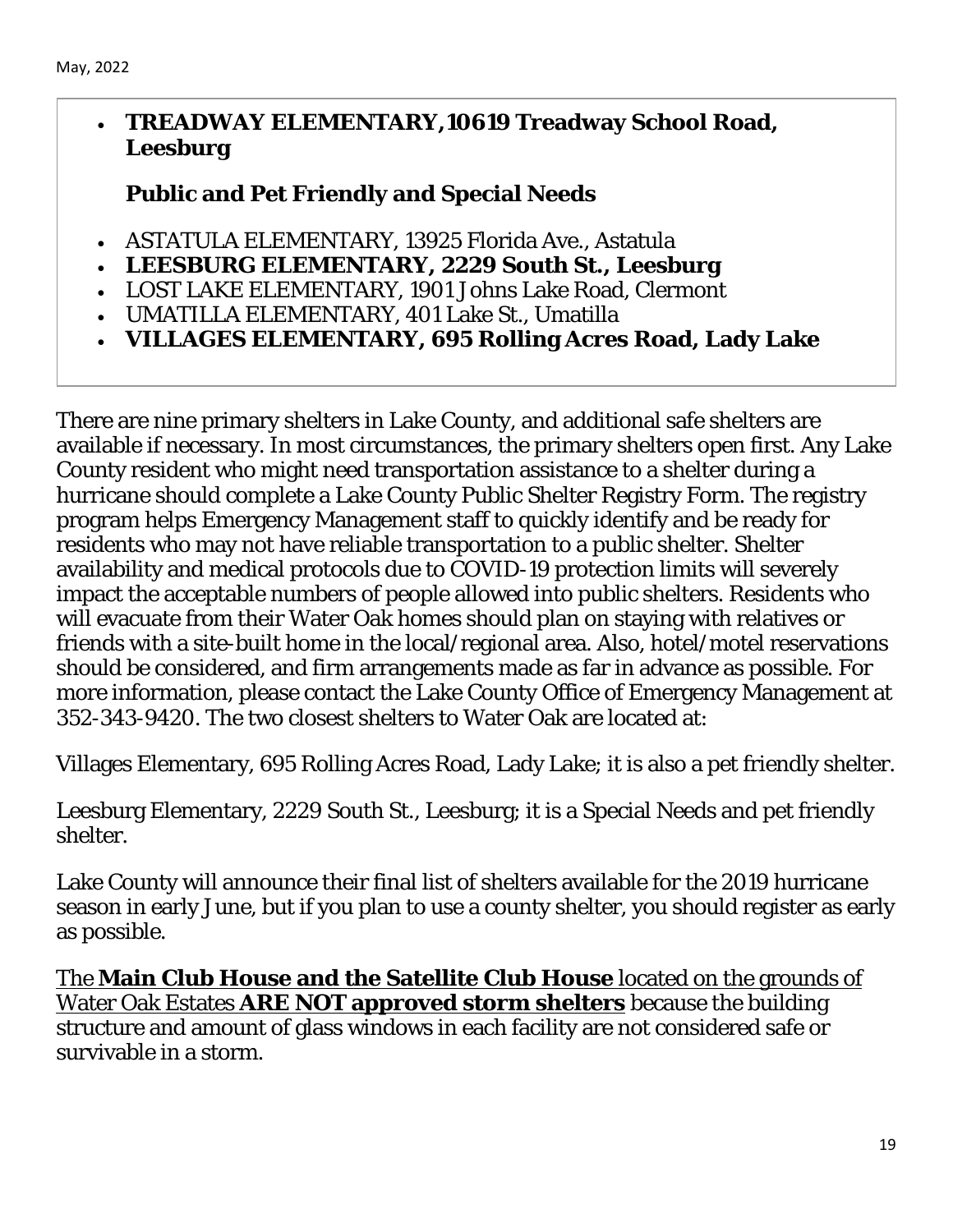Special needs shelters are designed for residents who have registered with the county's [special-needs program.](about:blank)



# <span id="page-19-0"></span>**C. Special Needs Residents**

If you anticipate needing assistance during an emergency you should to complete the Lake County Office of Emergency Management Special Needs Registry Form in their online portal at [https://member.everbridge.net/index/892807736724736#/login.](about:blank#/login) Upon completion of a thorough review by the Department of Health, a letter will be issued to the mailing address provided on the form advising the applicant of the results of the review.

The Special Needs Application form is considered and treated as a confidential medical document and is kept in a locked file. These records do not fall under public records laws. You may be assigned to a **Special Needs Shelter** if your medical condition requires you to be on life-sustaining medical equipment and are electrically dependent. If your medical condition is beyond the care that can be provided at a Special Needs Shelter, you may be assigned to an **Acute Care Facility** such as a hospital which requires an admit order from your physician in the event of a mandatory evacuation order due to an impending hurricane. Other individuals may be assigned to a **Public Shelter**, especially because we live in a mobile or manufactured home.

Any Lake County resident who might need transportation assistance to a shelter during a hurricane is encouraged to complete a [public shelter registry form.](about:blank) The registry program, administered by the Lake County Office of Emergency Management, helps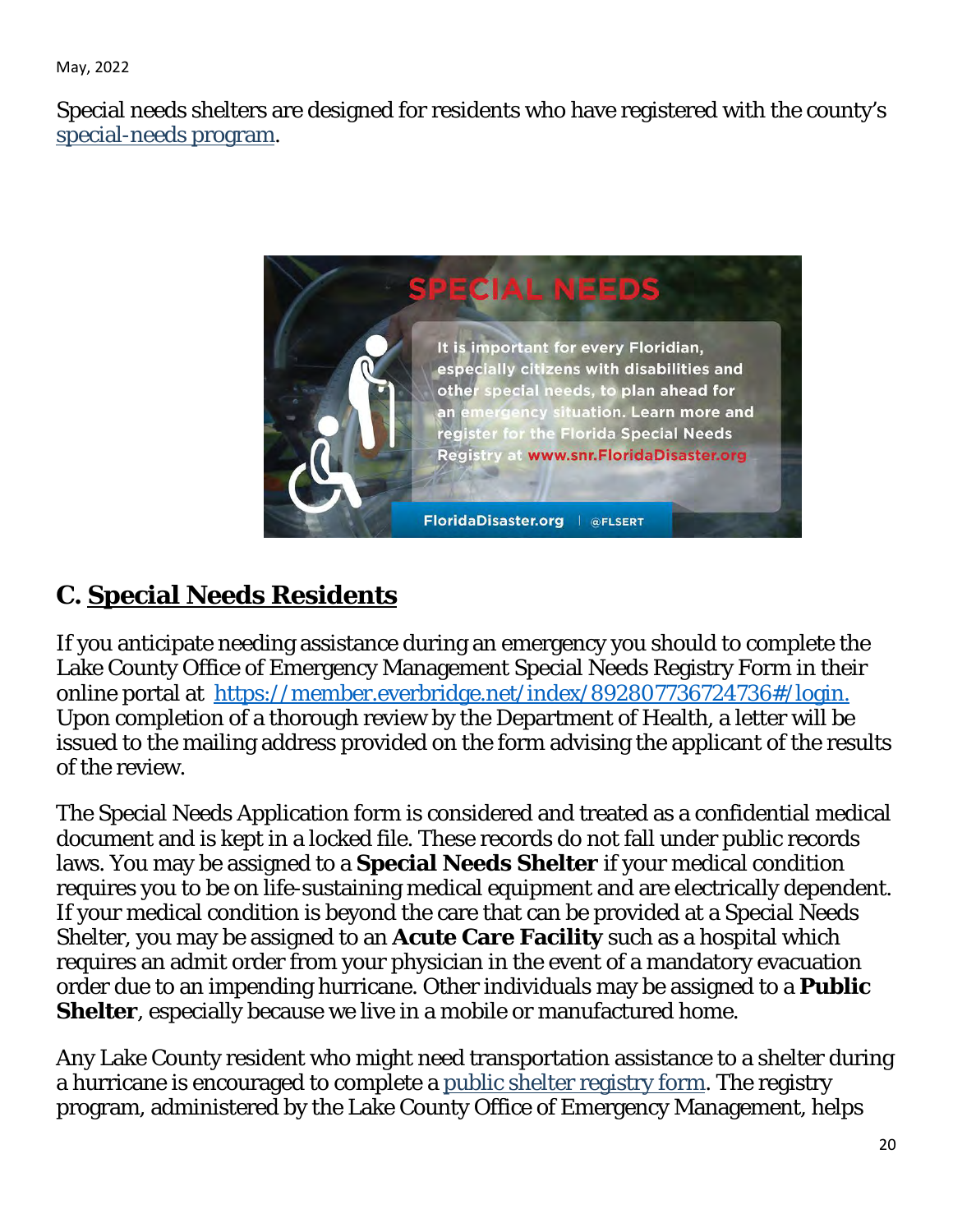quickly identify, and be on the alert for, residents who may not have reliable transportation to a public shelter when a storm hits. Please take a look at the [Public](about:blank)  [Shelter Registry Brochure](about:blank) to learn more about this program.

## <span id="page-20-0"></span>**D. Recovery After the Storm**



Adhering to the adage **'stop, look, and listen for safety hazards'** is a good rule of thumb after a storm passes our area. Other than downed power lines and uprooted trees, a host of other safety concerns could be present after a hurricane, including fire risks and potential illnesses. To greatly reduce chances of becoming a casualty it is important to be able to identify potential hazards and follow the outlined safety tips. Some types of fire-and health-related hazards present during and after a hurricane are:

#### **1. Chemical safety**

• Look for combustible liquids like gasoline, lighter fluid and paint thinner that may have spilled. Thoroughly clean the spill and place containers in a wellventilated area. Keep combustible liquids away from heat sources.

## **2. Electrical safety**

- Assume all wires on the ground are electrically charged. This includes cable TV feeds.
- Exposed outlets and wiring could present a fire and life safety hazard.
- Have a licensed electrician check the home if damage is suspected.

## **3. Gas safety**

- Smell and listen for leaky gas connections. If there is a suspected gas leak, immediately leave the house and leave all doors open.
- Never strike a match. Any size flame can spark an explosion.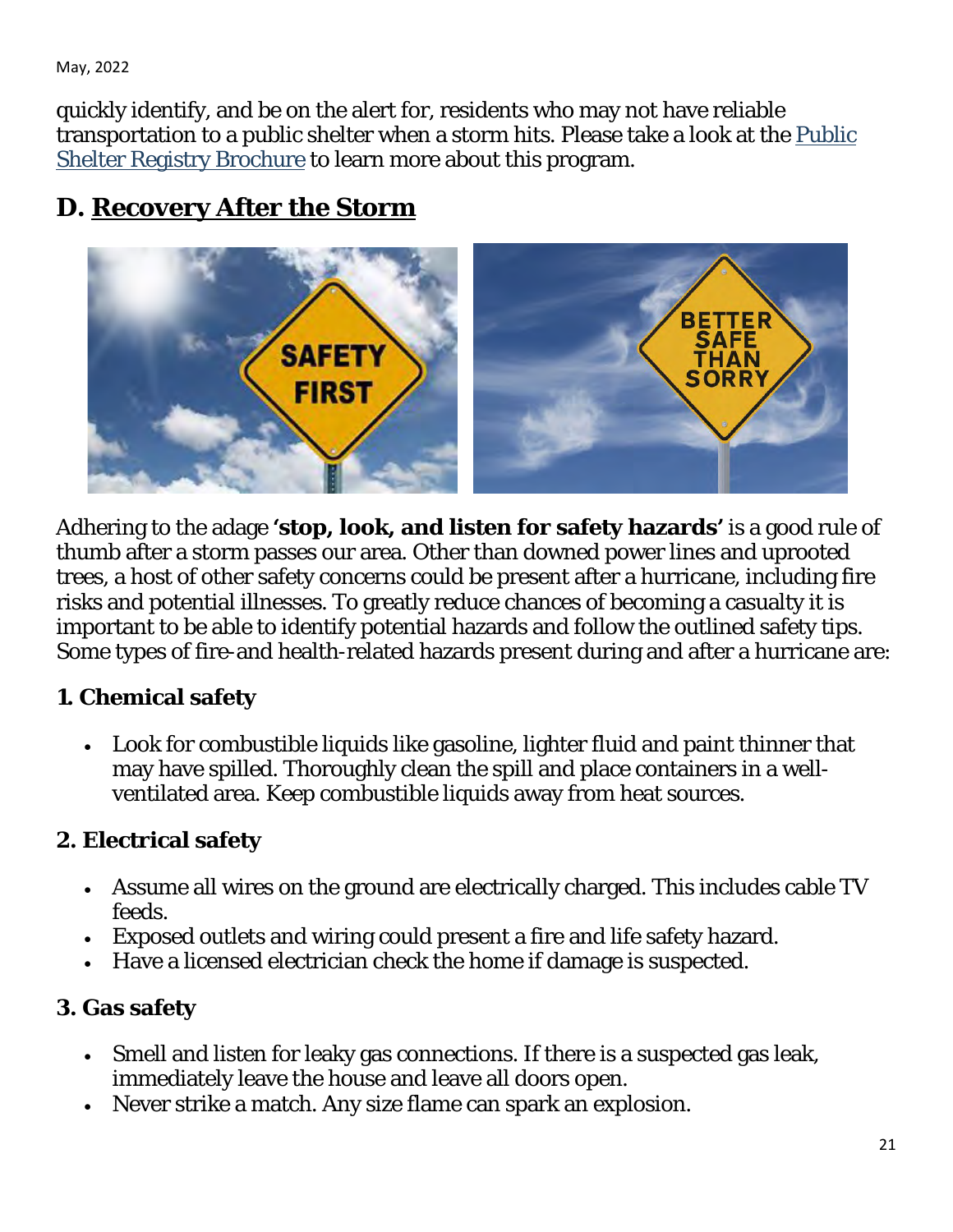• Before turning the gas back on, have the gas system checked by a professional.

### **4. Sanitation and hygiene**

- Basic hygiene is important during and after any emergency. Always wash hands with soap and water that has been boiled or disinfected. Wash hands before eating and after toilet use, participating in clean-up activities and handling articles contaminated by flood water, use hand sanitizers frequently.
- Flooding that occurs after a hurricane may mean that water contains fecal matter from sewage systems and septic tanks. If open cuts or sores are exposed to the floodwater, keep them as clean as possible by washing them with soap and clean water. Apply antibiotic ointment to reduce the risk of infection.

Please call the Water Oak Management at **352-753-3000, after hours or if office is closed, call 877-786-6048** to report any damage or incident, and to request assistance.